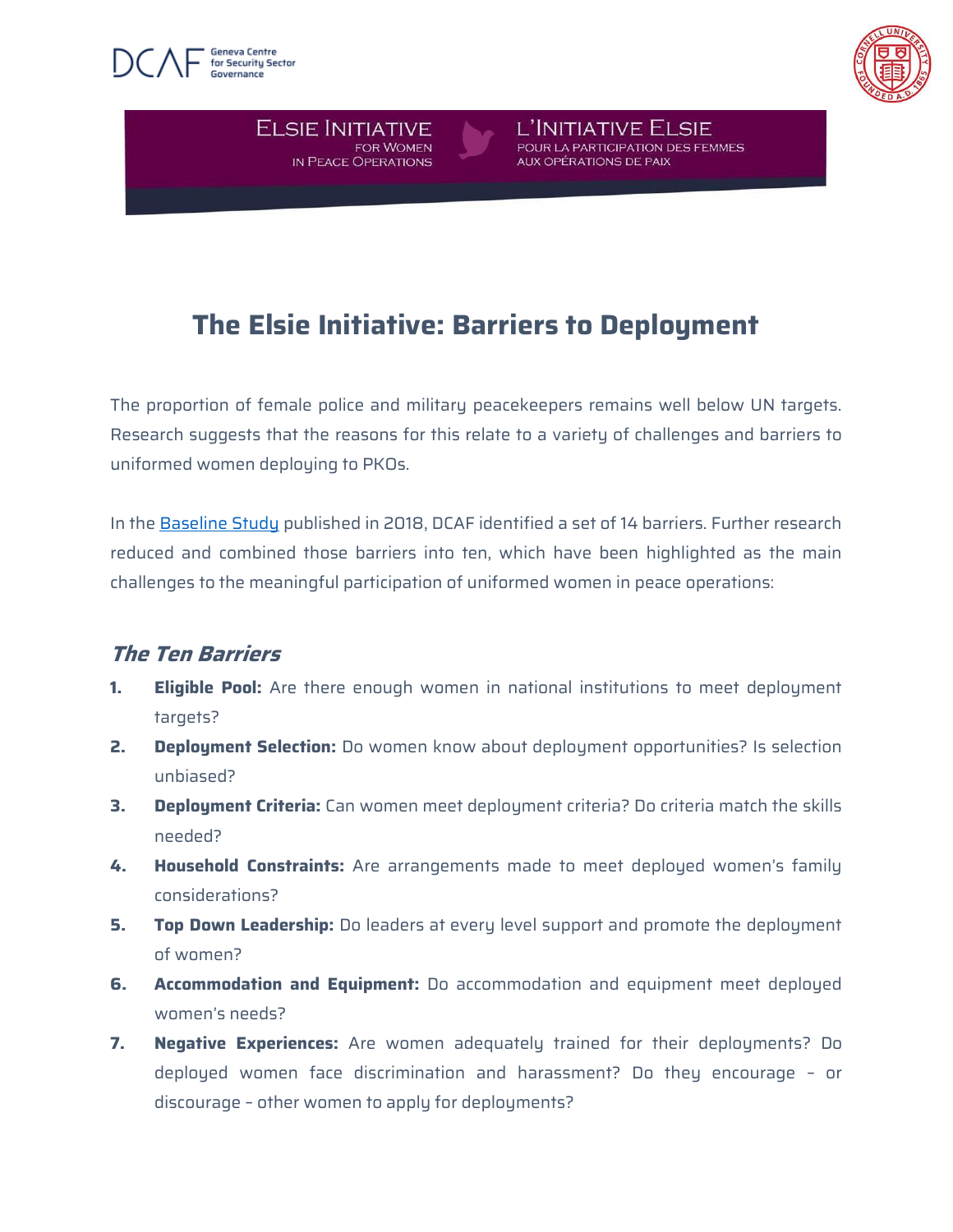



- **8. Redeployment:** Do women benefit from redeployment or will their careers opportunities suffer?
- **9. Gender Roles:** Are women limited to stereotypical feminine roles irrespective of their qualifications?
- **10. Social Exclusion:** Are women treated as equal members of the team when deployed?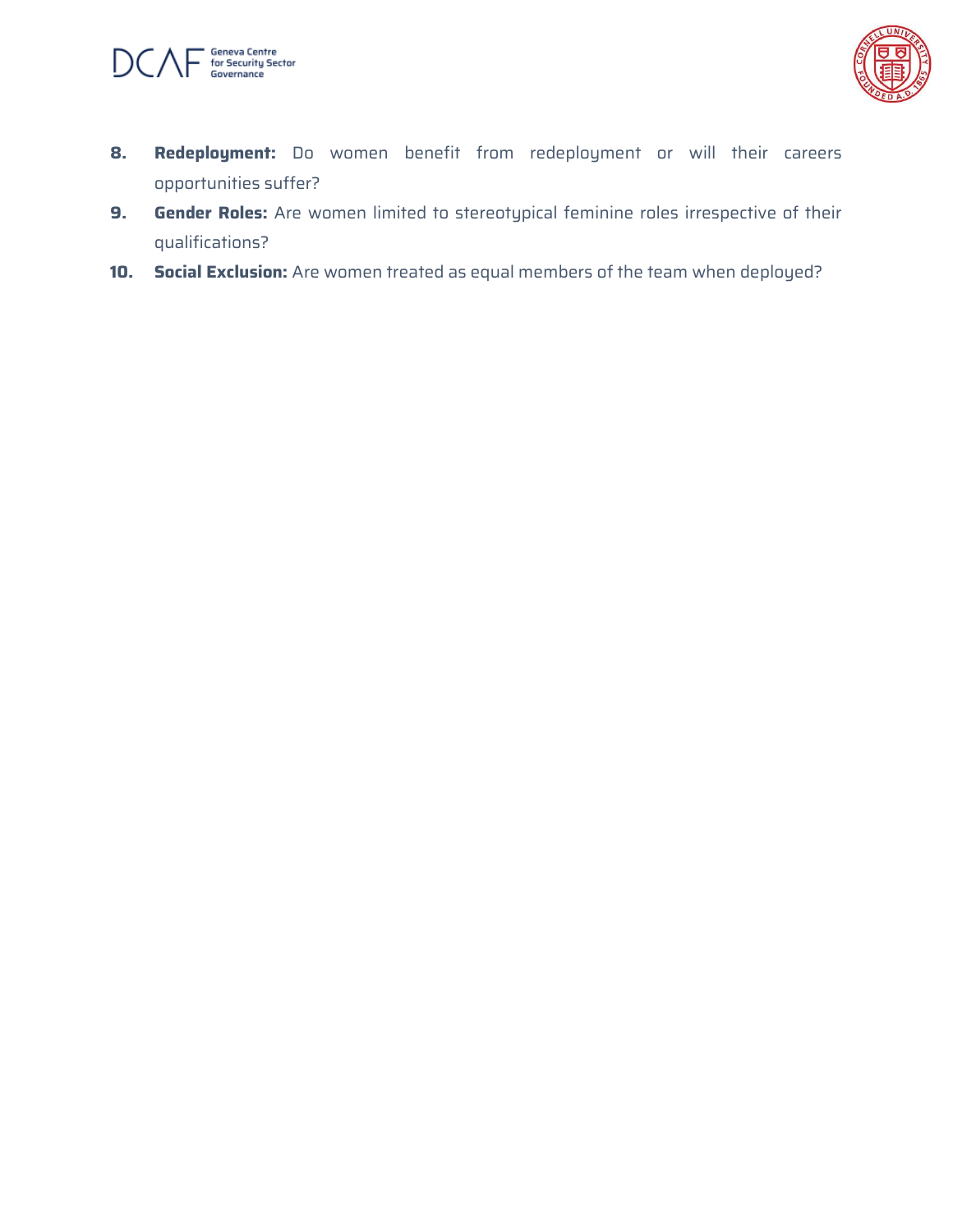



L'INITIATIVE ELSIE POUR LA PARTICIPATION DES FEMMES **AUX OPÉRATIONS DE PAIX** 

# **The Elsie Initiative Barrier Assessment Methodology**

The Elsie Initiative aims to develop innovative measures in order to incentivize transformational change regarding women's meaningful participation in peace operations. DCAF, in partnership with Cornell University, has designed a Barrier Assessment Methodology to allow researchers and institutions in Troop- and Police-Contributing Countries (TPCCs) to identify the barriers in their specific contexts and prioritize those that have the largest negative impact on the deployment of women in peace operations. The assessment is designed to provide TPCCs with actionable recommendations to improve the selection and deployment process with the aim of increasing the impact of uniformed women deployed.

### **The Barrier Assessment Methodology Components**

**ELSIE INITIATIVE** 

**IN PEACE OPERATIONS** 

FOR WOMEN

The Barrier Assessment is conducted by an assessment team of internal or external experts with full access to information about the selection and deployment process, and to military or police personnel.

#### **Institutional Factsheet**

Answering a pre-designed, 200-question template, the assessment team will prepare an institutional fact sheet about peacekeeping deployment seeking qualitative and quantitative data from various national sources in the country.

#### **Expert Interviews**

The assessment team will conduct interviews with 40-50 key decision-makers for peacekeeping in the institution and the government, as well as and other persons of interest, to complete the fact sheet.

#### **Representative Survey**

The assessment team, with a group of trained enumerators, will conduct at least 380 (1 hourlong) surveys with 190 women and 190 men in the institution. The survey sample needs to